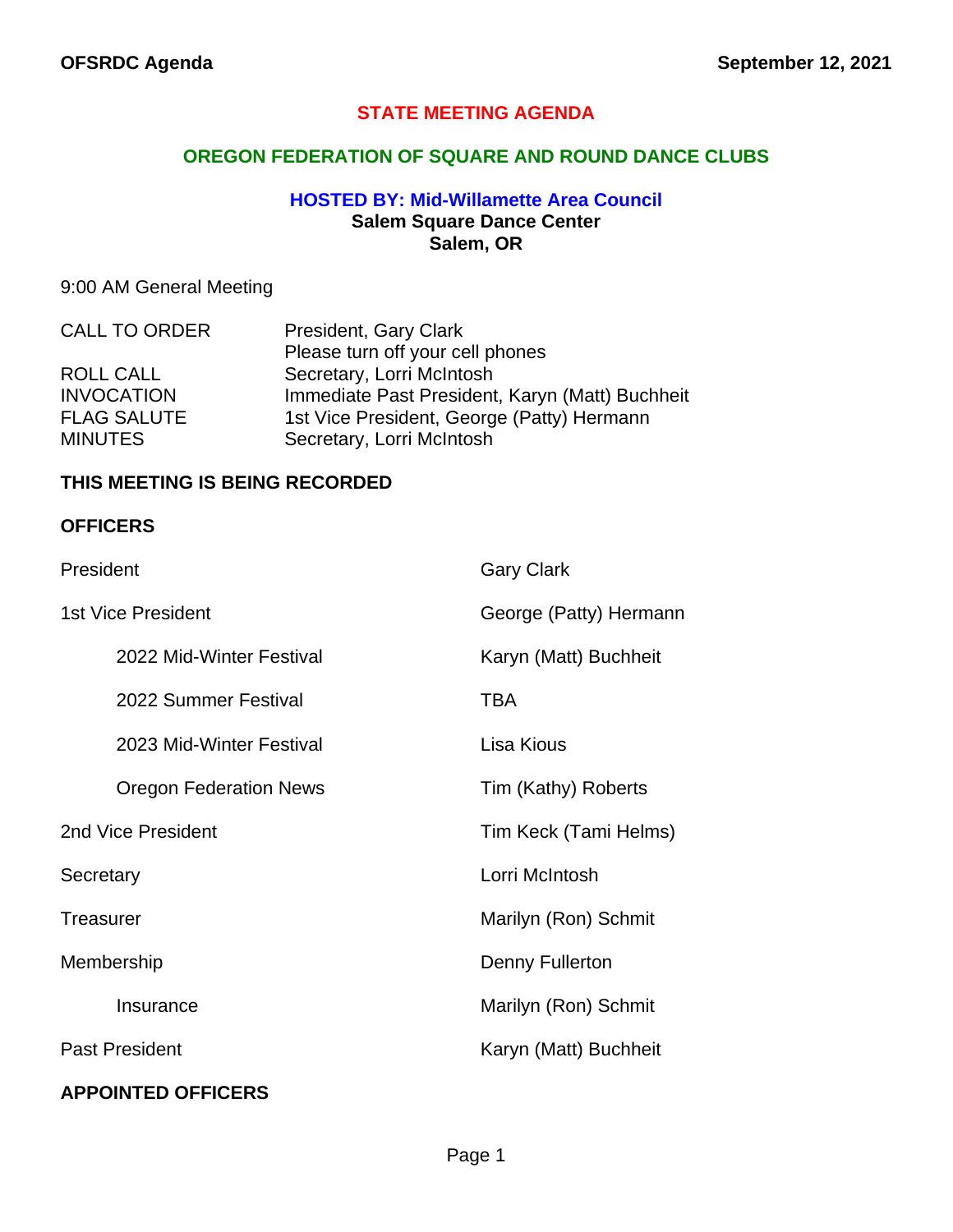## **OFSRDC Agenda September 12, 2021**

| Parliamentatian             | Tim (Kathy) Roberts                |
|-----------------------------|------------------------------------|
| <b>Education/Publicity</b>  | Kathy (Tim) Roberts                |
| Historian                   | Marilyn (Ron) Schmit               |
| <b>COMMITTEE CHAIRS</b>     |                                    |
| Licensing                   | <b>Ralph Lambert</b>               |
| <b>Youth Activities</b>     | <b>Thomas Buchheit</b>             |
| <b>ORDTA</b>                | Tami Helms (Tim Keck)              |
| <b>Round Dance Sreening</b> | Tami Helms (Tim Keck)              |
| <b>Caller Liaison</b>       | <b>Terry Halley (Betty Chipps)</b> |
| Webmaster                   | Tim (Kathy) Roberts                |
| <b>State Fair</b>           | Marilyn (Ron) Schmit               |
| <b>Background Check</b>     | Tim (Kathy) Roberts                |
| Delegate Meeting            | Julia Buchheit                     |

# **OLD BUSINESS**

A. Motion (tabled) to have online voting

B.

# **RECESS**

# **Installation Of New Officers**

# **NEW BUSINESS**

- A. Motion to approve 2021-22 budget
- B. Motion (Marilyn Schmit) to donate to USDA scholarship program
- C.

# **DELEGATES**